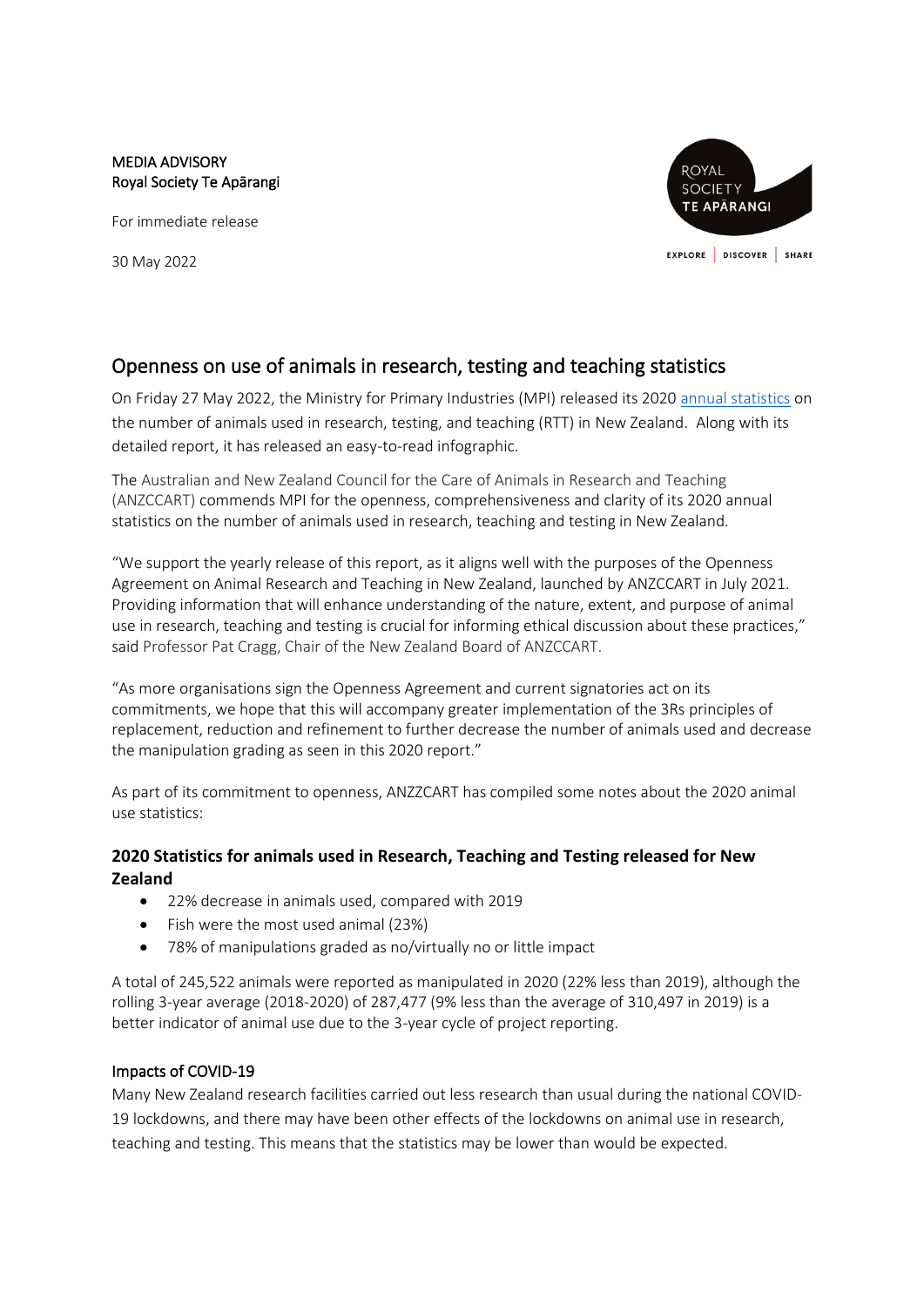### Types of animals used for research, testing, and teaching

Fish were the most used animal in RTT in 2020. Cattle, sheep, mice, and fish accounted for 79% of all animals used in RTT in 2020.

| <b>Species</b> | Number of animals used (2020) | % of total |
|----------------|-------------------------------|------------|
| Cattle         | 46,937                        | 19.1       |
| Sheep          | 41,879                        | 17.1       |
| Mice           | 48,993                        | 20.0       |
| Fish           | 56,045                        | 22.8       |
| Rats           | 7,107                         | 2.9        |
| <b>Birds</b>   | 29,298                        | 11.9       |
| Dogs           | 761                           | 0.3        |
| Cats           | 351                           | 0.1        |
| Horses/donkeys | 458                           | 0.2        |
| Other species  | 13,693                        | 5.6        |
| Total          | 245,522                       |            |

Fish were used mainly in basic biological research and animal husbandry. For example, by examining their stomach contents, fish in a coral reef were studied to see the effects of different environmental conditions. A subsequent study simulated healthy and unhealthy reef conditions in the laboratory to understand how unhealthy reefs alter fish behaviour.

Production animals such as cattle and sheep are primarily used in veterinary research, basic biological research, and teaching. They are also sometimes used as models to study diseases that affect both animals and humans. For example, Batten disease is genetic neurodegenerative disorder that causes dementia blindness and premature death in both humans and sheep. Gene therapies that have successfully treated Batten Disease in cells have also been trialled in sheep that will develop Batten Disease. Animals were treated before showing the first signs of disease and then monitored closely to check for impacts.

Mice are primarily used in medical research, basic biological research, and testing the safety and efficacy of animal health products. An example includes studying how different brain cells and their connections grow and change in response to changes in their environment, particularly how these changes may differ with neurodiversity.

#### Purpose of the use

Basic biological research (the study of living things and their vital processes) and veterinary research (researched aimed at improving the health and welfare of production and companion animals) accounted for nearly half of the animals used in 2020.

The main purpose for which animals were used experimentally (referred to as "manipulation" in the Animal Welfare Act) in 2020 was for basic biological research (30% of all manipulations) with 74,378 total animals used in this category. Most of these were fish, mice, sheep, cattle, rats, "other birds" and reptiles. A total of 34,632 animals were reported as used for veterinary research (14% of all manipulations) in 2020. The majority of these were cattle and sheep. The number of animals reported as being manipulated for teaching purposes (10% of all manipulations) was 25,331 in 2020. The majority of these were cattle, goats, fish and cephalopod/crustacea.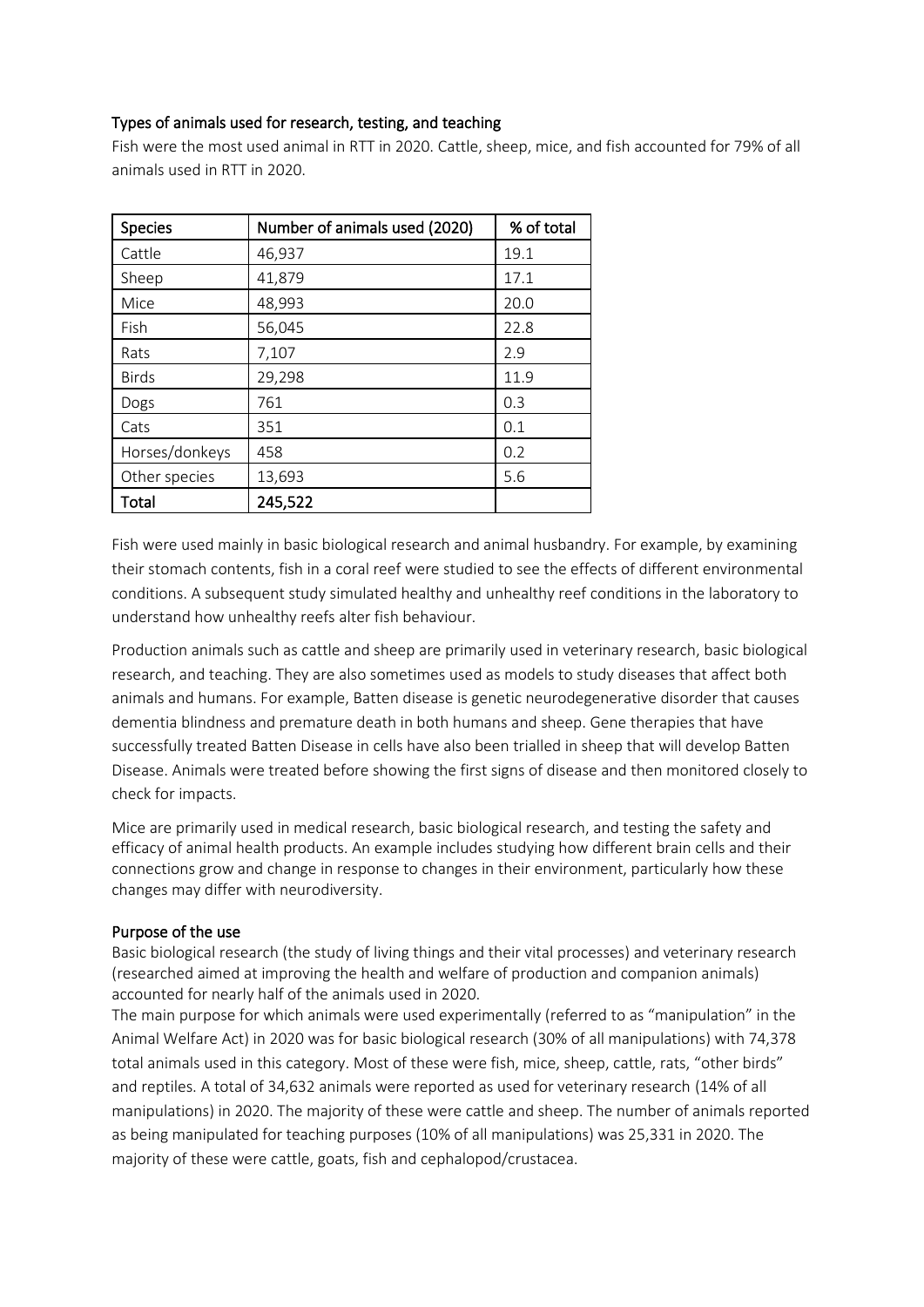Animals were also used in environmental management (1.3%), testing (7.1%), medical research (5.9%), animal husbandry (24.9%) and species conservation (5.5%).

#### Impact on animals used

The pain an animal experiences during a manipulation is graded according to a five-point scale, as specified in the Animal Welfare (Records and Statistics) Regulations 1999. The five grades are:

- No impact or virtually no impact manipulations that causes no stress or pain or virtually no stress or pain
- Little impact manipulations of minor impact and short duration
- Moderate impact manipulations of minor impact and long duration or moderate impact and short duration
- High impact manipulations of moderate impact and long duration or high impact and short duration

| Manipulation grade     | Number of animals (2020) | % of total |
|------------------------|--------------------------|------------|
| No/virtually no impact | 45,432                   | 18.5       |
| Little impact          | 146,082                  | 59.5       |
| Moderate impact        | 47,386                   | 19.3       |
| High impact            | 1,570                    | 0.6        |
| Very high impact       | 5,052                    | 2.1        |
| Total                  | 245,522                  |            |

• Very high impact – manipulations of high impact and long duration

The proportion of manipulations graded as no/virtually no impact or little impact increased from 73% in 2019 to 78% in 2020. The proportion of manipulations graded as moderate impact decreased from 25% in 2019 to 20% in 2020. The proportion of manipulations graded as high impact or very high impact remained at 3% in 2019 and 2020.

A purpose of the Animal Welfare Act's regulation of animal use in RTT is to promote efforts to refine techniques used in any research, testing, and teaching so that the harm caused to the animals used is minimised and the benefits are maximised. It is important legally, as well as ethically, for the impact of animal use in RTT to be as low as possible in each experiment, and the percentage of research that has lower impact to increase over an appropriate time period.

#### Animals bred but not used in research, testing, and teaching

The total number of animals that were bred for RTT purposes but were neither manipulated or used and were subsequently killed, was 149,496. This included 21,602 rats, 105,533 mice, 1,945 guinea pigs, 142 rabbits, and 20,255 fish.

Animals bred but not used are those animals that were killed in the research setting without ever having undergone a regulated procedure. All of these animals were treated with the same duty of care as those animals used for research and teaching. This includes provision of veterinary care, dedicated animal care staff, and environmental enrichment.

During the 2020 Covid lockdowns, a number of scheduled research projects may not have started. This is because, although animal care staff were still providing essential care to support animal welfare, the researchers and animal care staff were typically unable to enter research facilities to begin new work. If a project was delayed, the animals bred for use in that project may have not been able to be used, and if they were not rehomed, they were killed without use.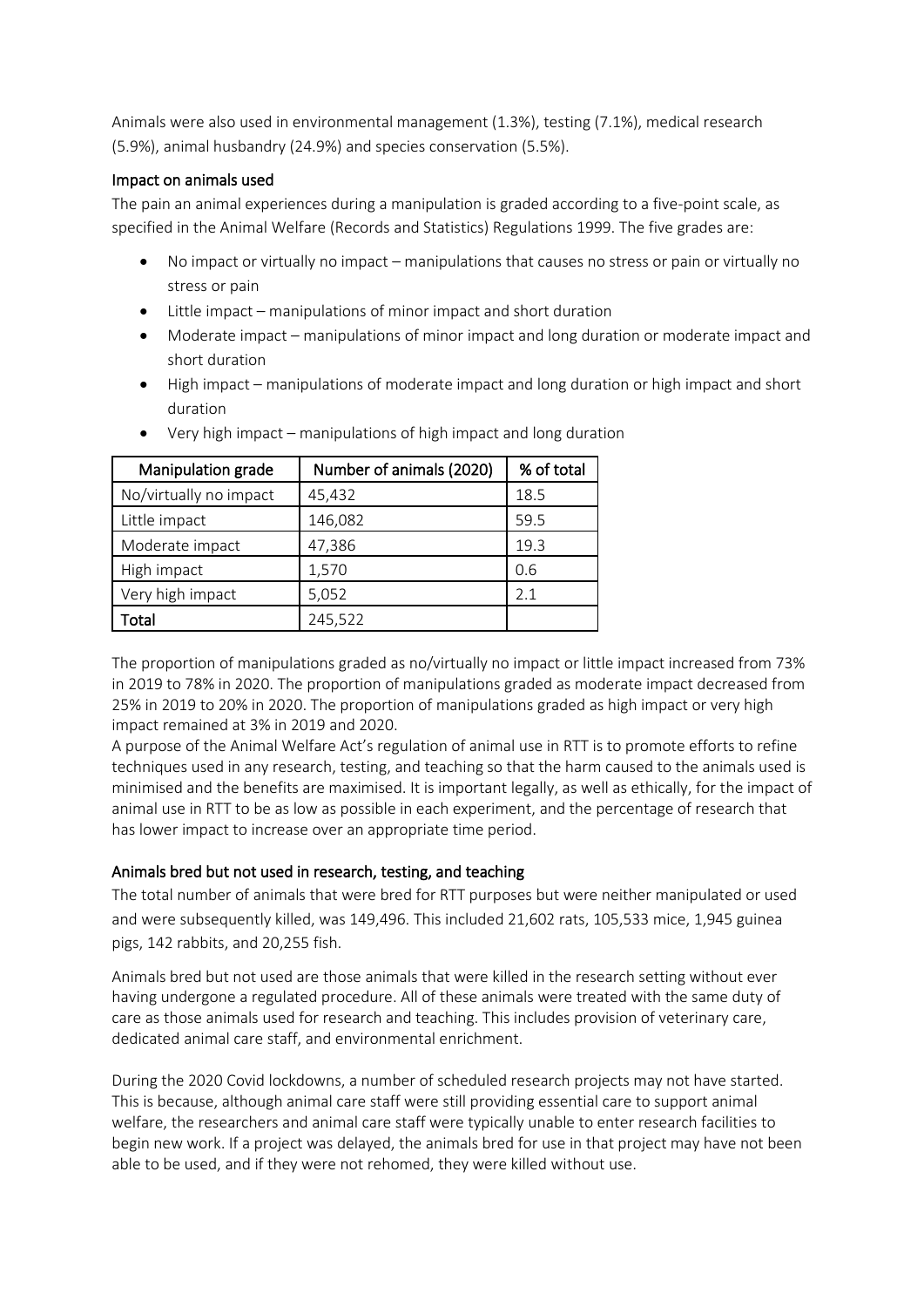Animals bred and not used are not included in the Animal Use Statistics total because they did not undergo manipulations. Information about animals bred and not used for RTT includes:

- Animals that were bred for research but could not be used. Reasons include:
	- o They were the wrong sex for the research
	- o They were involved in creating or maintaining genetically altered lines, but did not develop the required genetic alteration (i.e., were born without the required trait)
	- o The number was over and above the numbers needed for the research study (litter sizes can be unpredictable)
- Animals used to sustain colonies with uniform or specialised genetics, ensuring adequate diversity and timely supply for RTT (this includes breeding stock and normal deaths during the neonatal period)
- 'Sentinel animals' used for health screening of other animals in the laboratory

#### Testing cosmetics

Testing cosmetics products, cosmetics ingredients, or household products was banned in New Zealand since 2015, and it is generally understood that prior to this ban, animals had never been used in such tests in New Zealand.

#### Contributing knowledge

Animal-based research contributes to our medical and veterinary knowledge, has benefits for humans, animals, and ecosystems, and is vital for teaching practical skills in life-sciences and animal welfare. In New Zealand, many large animals, birds, and fish are studied in their natural environment. Further, as long as it is safe, animals studied outside of their natural environment are returned to their flock, herd, or natural environment when the studies are concluded. Animals bred and used in the laboratory are studied alongside other techniques such as cell cultures, human studies, and computational models. These methods are used, often in tandem, to answer the key biological questions necessary to understand and treat disease.

#### Regulation

Animal use in RTT is strictly regulated in New Zealand, and RTT activities can only be carried out under the requirements of the Animal Welfare Act 1999. Every manipulation, from a simple blood test to major surgery, can only be carried out with prior approval of an animal ethics committee (AEC), who assess whether the potential benefits of the research outweigh the harms to the animal. The AEC must also consider whether a suitable alternative exists as part of their role in promoting the Three Rs (*Replacing* animals with non-living or non-sentient alternatives; *Reducing* the number of animals used to the minimum necessary; and *Refining* techniques to minimise pain or distress and increase positive animal welfare). Before an animal is used, the AEC must be satisfied that the knowledge could not be acquired using non-animal methods. The rehoming of animals should be considered where and when possible and be in the best interest of the animals.

*-Ends-*

#### **Notes to Editors**

For further information, please contact: ANZCCART (NZ): [anzccart@royalsociety.org.nz](mailto:anzccart@royalsociety.org.nz)

The hashtag for social media is **#NZAnimalStats**.